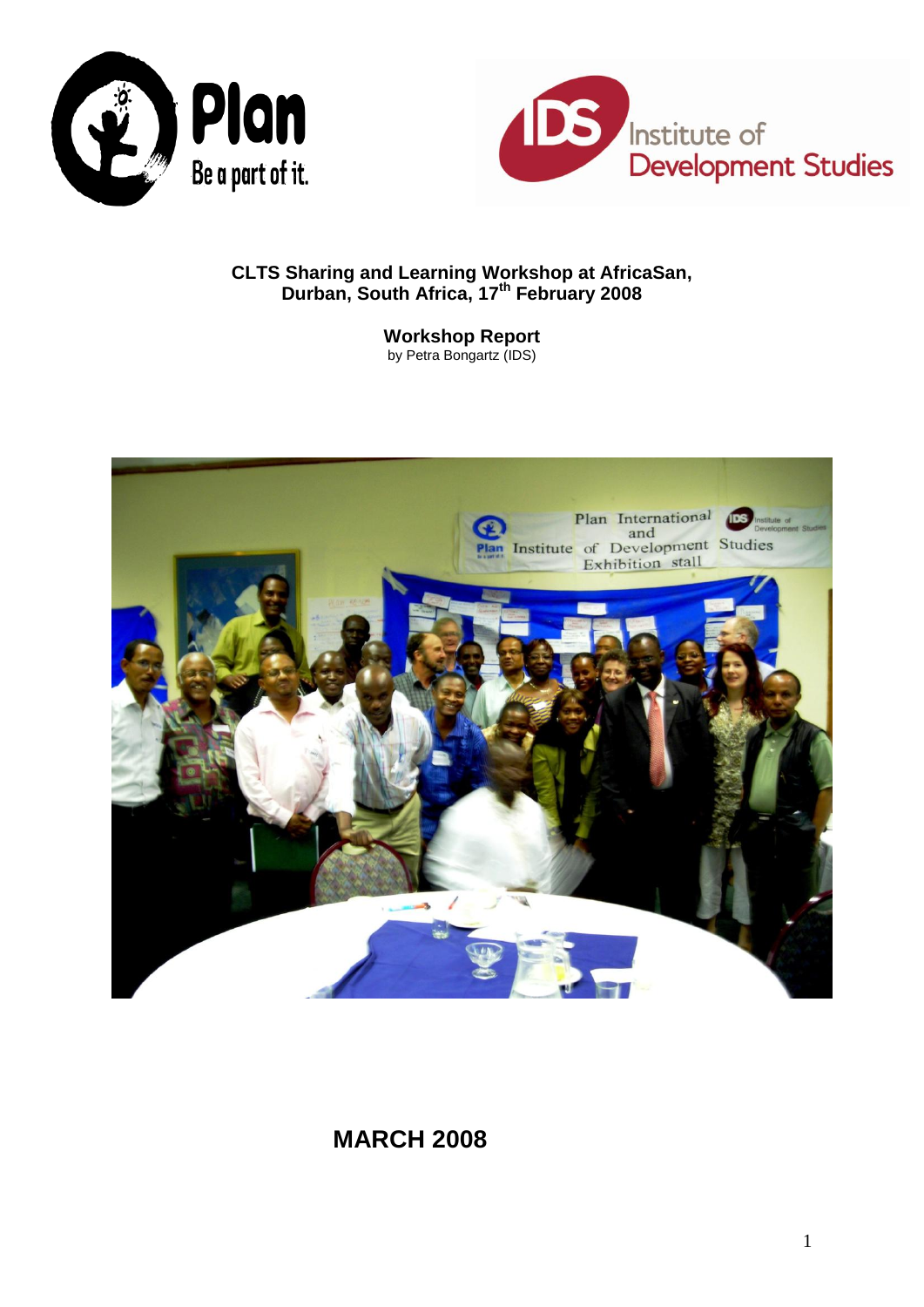# **The Sanitation Challenge**

Sanitation remains one of the biggest development challenges in developing countries. Around 6,000 people, mainly children under five, die everyday due to poor sanitation, hygiene and water. Sanitationrelated diseases such as diarrhoea and cholera continue to seriously undermine human health and well-being. Improving sanitation is therefore key to achieving the health-related Millennium Development Goals (MDGs) of reducing child mortality and combating disease.

# **AfricaSan 2008**

Following up on the First AfricaSan Conference of 2002 which helped to formulate a Millennium Development Goal (MDG) specifically for sanitation: to reduce, by half, the number of people without access to basic sanitation and hygiene by 2015, the AfricaSan +5 Conference was held in Durban, South Africa, between the 18-20 February, 2008. It specifically focused on the challenge of accelerating sanitation and hygiene programs in the continent and constituted one of the key activities in the continent to mark the global International Year of Sanitation, bringing together Africa's sanitation leaders and technical experts.

# **Sanitation in Africa**

An estimated 2.6 billion people worldwide are without proper sanitation and thereby lack protection against preventable diseases. At the time of the last AfricaSan conference in 2002, 300 million Africans were without access to basic sanitation and hygiene, and unfortunately, the figures have increased even more since then. Sub-Saharan Africa has the lowest sanitation coverage, according to a report on the global of sanitation and hygiene prepared annually by the World Health Organization (WHO) and UNICEF Joint Monitoring Programme. Only 60 percent of the African population has access to improved sanitation services, and the continent needs to increase coverage to more than 221 million unserved people to meet the 2015 MDG target date. Despite significant efforts by governments, progress on sanitation targets has been slow and uneven. Currently only three countries in Africa are predicted to meet their MDGs for sanitation (Madagascar, Benin and Tanzania). Innovative approaches, urgent action and political good are therefore needed to accelerate achievement of the MDG targets for sanitation and achieve sanitation uptake, coverage and improvement at scale.

#### **Community-led Total Sanitation**

In recent years, the impact of the Community led Total Sanitation (CLTS) approach has drawn significant attention. There is a growing recognition that this approach offers tremendous potential for developing countries to surpass their MDG targets for sanitation. This has resulted in this approach spreading from Bangladesh where it originated, first within Asia, and then to other continents, including Africa. Now this approach is rapidly gaining ground in several African countries, including, amongst others, Ethiopia, Nigeria, Kenya, Tanzania and Uganda.

At the heart of CLTS lies the recognition that in the past many sanitation projects were unsuccessful because they assumed that the provision of subsidised latrines would result in improved sanitation and hygiene. As the failure of these traditional approaches has shown, merely building toilets does not guarantee their use. Earlier, more conventional approaches to sanitation prescribed high initial standards in order to reduce the costs of operation and maintenance later, and involved hardware subsidies as an incentive for adoption. However, this often led to uneven adoption, problems with long term sustainability, only partial use of facilities or their use for other purposes such as storage or as animal shelters. It also created a culture of dependency on external help, with people waiting for subsidy rather than taking action to help themselves. As a result, open defecation and with it the cycle of faecal-oral contamination continued to spread disease.

In contrast, CLTS focuses on the behaviour change that needs to occur in order to ensure real and sustainable improvements to sanitation, therefore investing in community mobilisation instead of hardware and shifting the focus from toilet construction for individual households to the creation of 'open defecation free' villages. The aim is for villages to 'go total', that is for everyone to have access to and use safe disposal of human waste, thus completely eliminating open defecation. This is important as installing a latrine in one household does not provide protection against the excreta of other households that do not have access to a latrine and the full health benefits of improved sanitation are only reaped if all households cease open defecation. By raising communities' awareness of the fact that, as long as even just a minority continues to defecate in the open, they run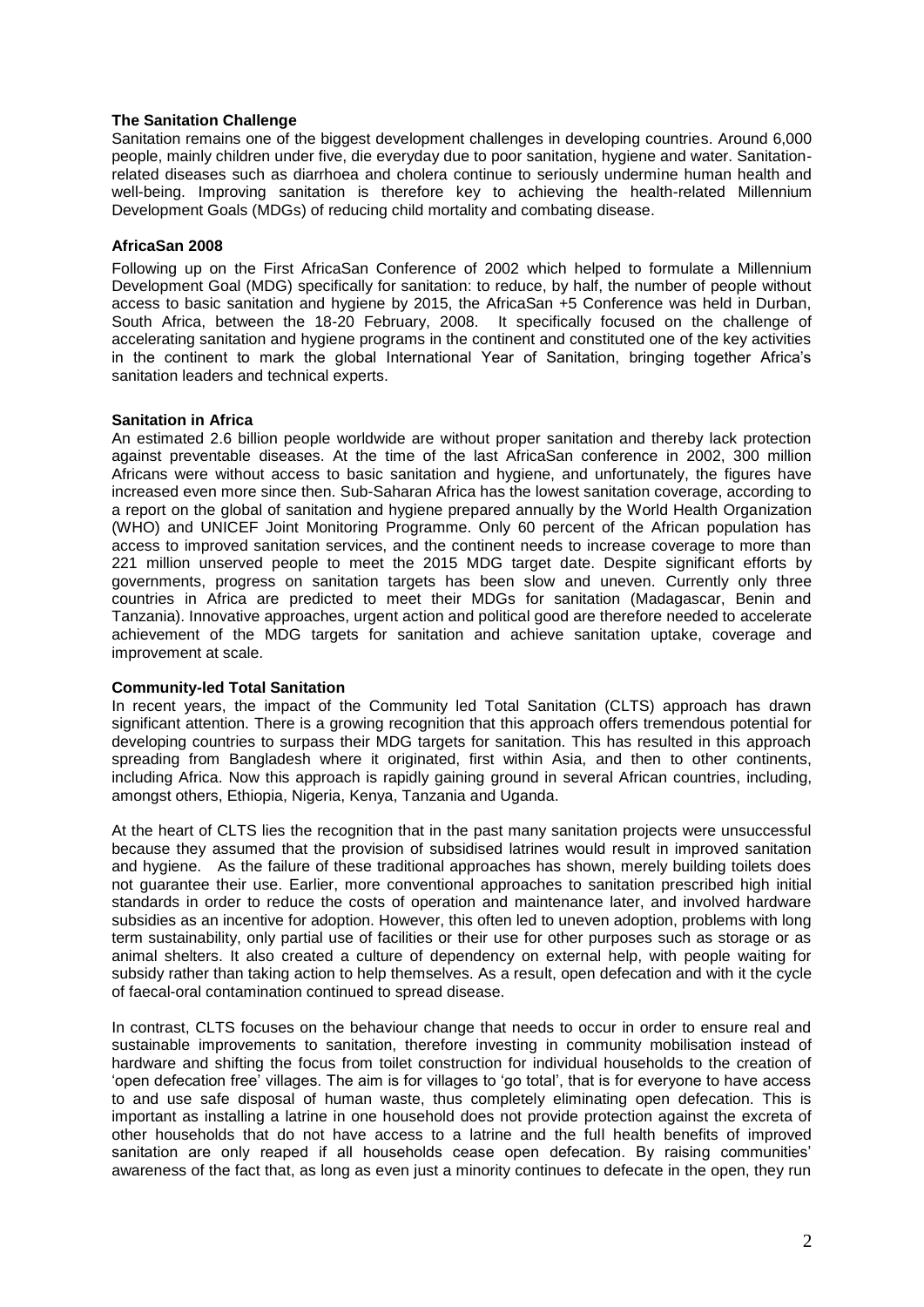the risk of ingesting each others' faeces, contaminating food and water and spreading disease, CLTS triggers the community's desire for change and propels them into action in order to end open defecation. CLTS facilitates a process of empowering the community to build and use latrines without the support of any external hardware subsidy and does not prescribe standards or designs for latrines. Instead, innovation, mutual support and finding locally appropriate and affordable solutions are emphasised, encouraging greater ownership, community action and sustainability.

# **First Workshop to share regional experiences with Community-Led Total Sanitation in Africa**

On the occasion of AfricaSan+5, IDS (Institute of Development Studies) and Plan RESA jointly hosted a one-day workshop on CLTS, prior to the main conference, This was the first ever opportunity for regional sharing of experience with CLTS across so many African countries and different organisations. African participants came from Burkina Faso, Ethiopia, Ghana, Kenya, Malawi, Mali, Nigeria, South Africa, Tanzania and Uganda and were joined by a small group of non-African nationals from India, the UK and the US. Participants came from a range of organisations, and included practitioners, NGO and INGO staff, government ministers, World Bank and UN representatives. *For a detailed list of participants see Appendix A.*

It was a unique opportunity to share experiences with CLTS in different countries and organisations and to exchange insights, ideas, challenges and possible solutions. It also allowed 'networking', helping participants from different countries, agencies and contexts to identify and establish linkages with other actors in the field of CLTS. The sharing of experiences and consequent learning of lessons around CLTS also helped to plan and strengthen the representation of CLTS at the main AfricaSan conference and will hopefully form a basis for future learning, improving of practice and implementation of CLTS in Africa.

The following account summarises some of the proceedings of the workshop, key experiences in the different countries, priority issues, challenges, ways forward and action points identified by participants.

#### **Workshop Agenda**

- 1. Icebreakers: meeting and greeting
- 2. Purpose, expectations, hopes
- 3. Today's programme: additions, alterations, priorities
- 4. Timelines by country, organisations and regions
- 5. Country sharing, including successes, lessons, plans
- 6. Brainstorming of issues
- 7. Looking forward
- 8. Plans for the conference
- 9. Actions/ commitments

# **Purpose, expectations and hopes**

*After a warm welcome from Plan and IDS, a round of introductions and some ice-breakers and energisers, participants took a moment to reflect on their hopes for and expectations from the workshop. The answers fell into five broad categories:*

# **1. Learning about CLTS**

- To be inspired about CLTS approaches
- $\bullet$ How to promote behaviours change beyond CLTS and ODF
- Steps within CLTS –Demand creation and beyond  $\bullet$
- Grow common understanding on what is and what is not CLTS  $\bullet$
- What is a successful CLTS experience  $\bullet$
- Sanitation development in rural area CLTS  $\bullet$
- Learn about why CLTS works
- Understand CLTS in its entirety
- Learn about what works and what doesn't work for CLTS

# **2. Scaling up with quality**

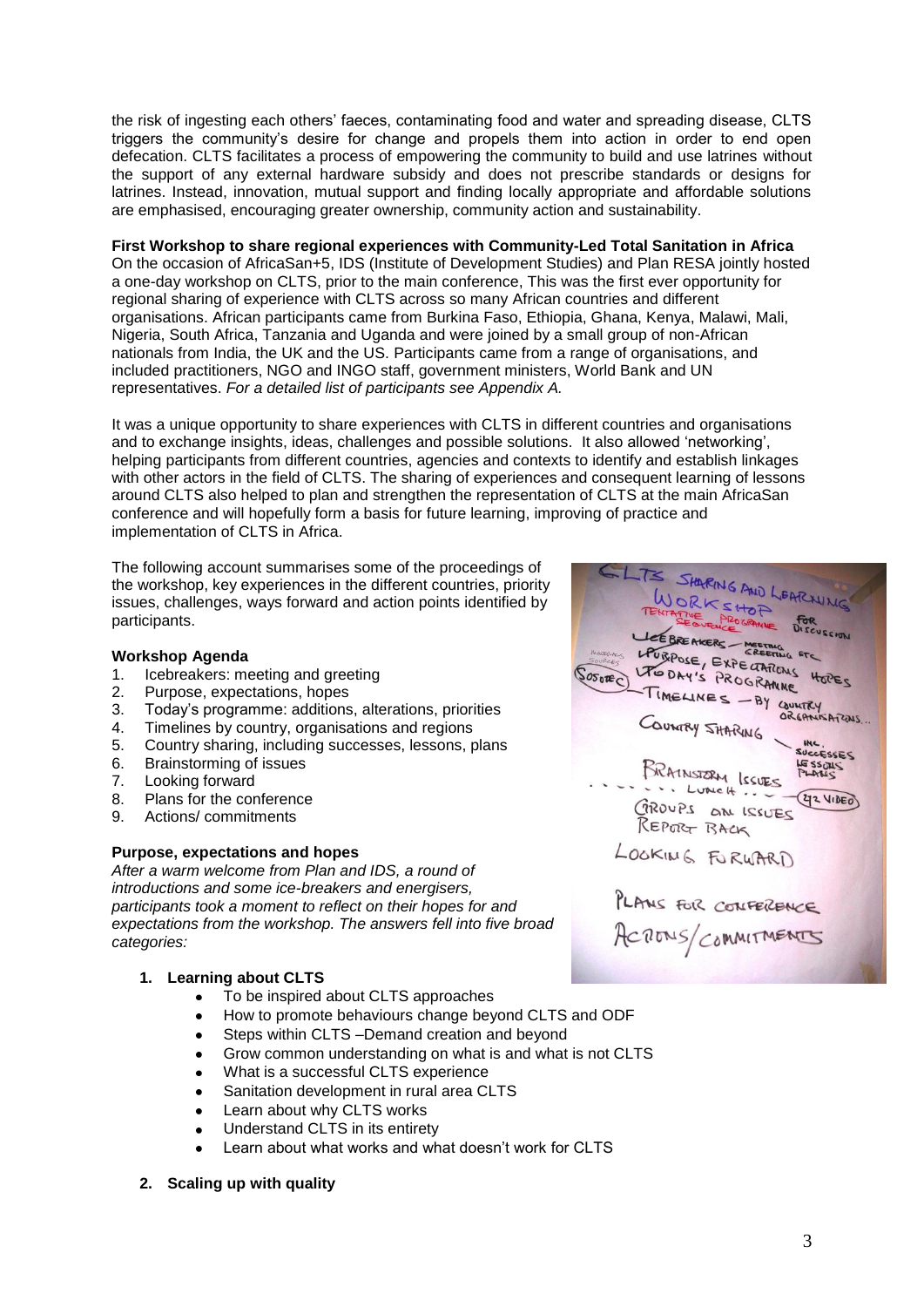- CLTS scaling up at a wider level  $\bullet$
- How to manage national scale up
- Learn challenges of scaling up from others
- Learn more on scaling up CLTS so that it can be a full programme approach
- Issues to consider in taking CLTS to scale
- What do you need to do to scale up

# **3. CLTS and government**

- How to sell to government
- Introducing CLTS to govt systems
- Practical experience of integrating CLTS into government programmes
- How to manage the relationship between natural leaders, governing bodies, communities/children

# **4. Challenges, what can we learn from experience**

- Challenges emerging from different experiences
- Learn how others do it
- Learn how to over come challenges

# **5. Planning for the future**

- Map out sub-regional and regional directions
- Establishing network for learning and experience sharing in Africa

# **Timelines by country**



*Participants then divided into groups according to the countries, in order to map out the history of CLTS in their respective country and identify key events, issues and plans. Some participants, for example representatives from UNICEF and WSP produced a regional timeline and reported on some countries not represented at the workshop, for example Zambia, Sudan, Egypt and Sierra Leone. Timelines were then presented back to the whole group and complemented by additional powerpoint presentations and short films.*

*See Appendix B for country timelines.*

*The presentations raised a number of important questions and provided a starting point for a rich discussion.*

**Rewards, incentives and targets** were a major subject for debate. In Nigeria, waterpoints are sometimes promised as a reward to communities for going ODF. The justification for this is the fact that very often water is higher on the list of communities' priorities and that people are thus more easily mobilised for water than for sanitation. However, many participants felt that this approach did not sit well with CLTS and felt a discomfort at the thought of thus perhaps sliding back to the water and sanitation projects of old, where water dominated and sanitation was only seen as an add-on. There were also questions whether the promise of giving communities water points could even be met. Since CLTS happens rather rapidly, it would be difficult for the 'water colleagues' to keep up. It was suggested that it would be quite a challenge to facilitate water alongside sanitation, and that perhaps it would be better to use sanitation/CLTS as an entry point and then use the same approach to mobilise communities around water afterwards.

There was further caution about rewards from India where the government's large scale reward programme, the Nirmal Gram Puruskar, has been a double-edged sword. Whilst many villages have indeed gone through the whole CLTS process and received the award for being 100% ODF, the scheme has also led to false declarations and the 'massaging' of numbers. Whilst it was stressed that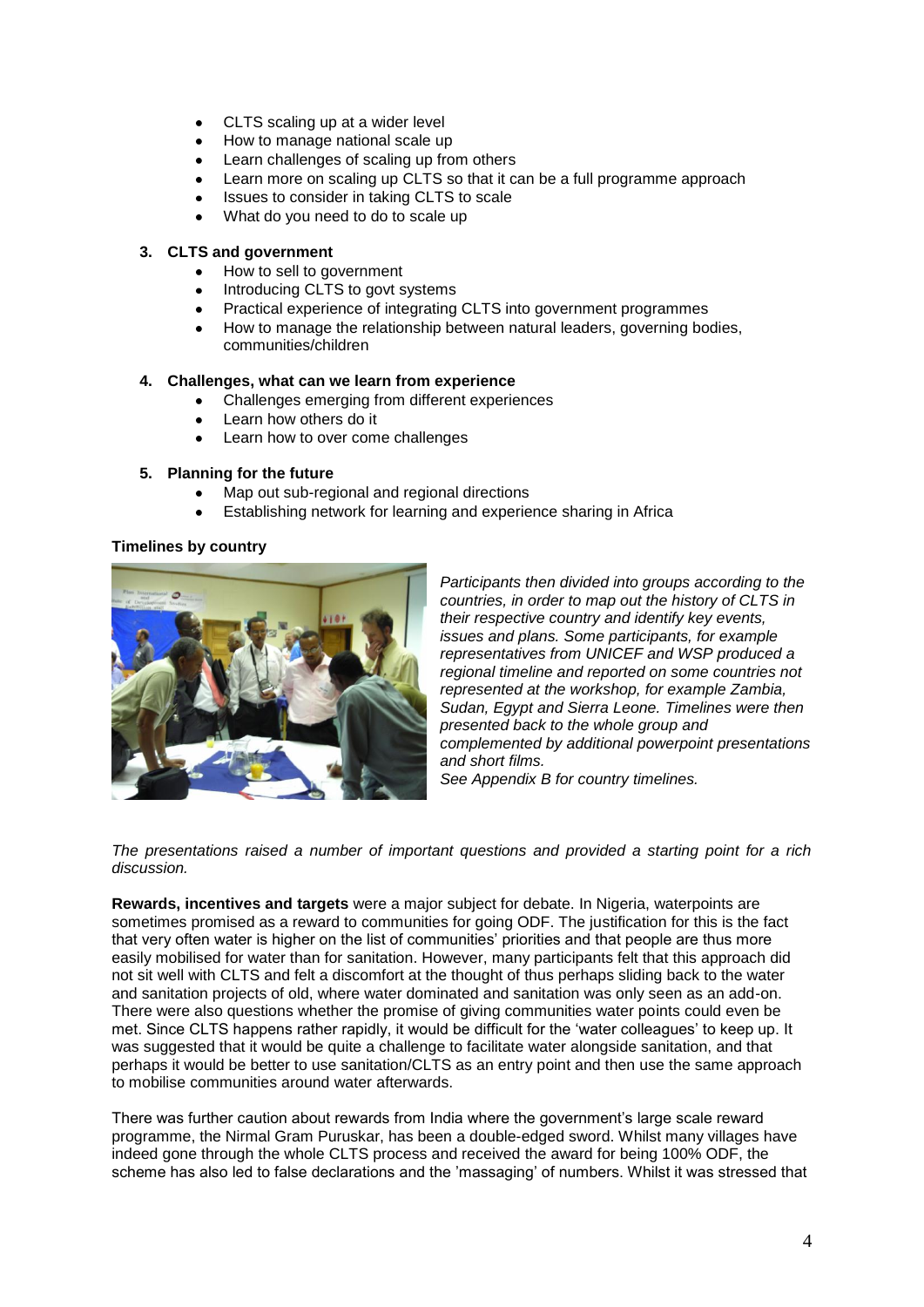an incentive without social mobilisation is not sustainable, it was also conceded that incentives can sometimes add to a good social mobilisation process. Everyone agreed that monitoring systems are essential and, based on practical experience, it was proposed that when the M&E systems are participatory and involve the community, sustainability is higher.

Rewards are often a part of a government's or an NGO's drive to disburse funds and thus be counterproductive to CLTS which emphasises community empowerment and does not require large amounts of money.

Participants also raised the issue of government targets which are very often still set in terms of numbers of latrines constructed. This was seen as dangerous in that it once again takes the focus away from behaviour change towards construction. However, it was also pointed out that governments want and need to measure progress and that it is not quite clear how to effectively measure behaviour change. This issue clearly merits further exploration.



**Working in an area where there is a history of subsidy-based programmes** emerged as a major challenge. In discussions, participants agreed that one has to face up to the fact that 'the ground is not always clean', in other words that programmes need to be aware of and prepare for triggering CLTS in less than ideal situations. It was clear that more sharing of experiences and possible solutions is needed.

It was emphasised repeatedly that CLTS needs to and does go **beyond sanitation.** There was strong agreement that CLTS uses sanitation as an entry point for community mobilisation and empowerment.

Improvements with sanitation and hygiene practice are the starting point. Once a certain level is reached, the community can take up other development issues.

Participants also suggested that CLTS challenges and changes the **power dynamics** and turns many **mindsets** on their head. As CLTS enables the community to decide on their own actions and solve their own problems, the conventional roles of NGOs, governments and other stakeholders also change. It is therefore not only in the communities that a behaviour change is required. We as practitioners also have much to learn.

The issue of **exposure visits** was also touched upon. Some participants felt that the exposure visits by African countries to Asia, in particular Bangladesh, might not necessarily be helpful, seeing that the country and continent contexts are very different and suggested that exposure visits within the same region, where possible, may be more appropriate. However, others explained that it was sometimes

necessary to visit those countries where CLTS has been established and successful for a while, in order to take lessons and findings from these countries back to their own governments and convince them to pilot the approach. By providing evidence that CLTS and in particular the no subsidy approach works, such exposure visits can strengthen the case for introducing CLTS in new countries.

**Training** was seen as one of the crucial factors in 'getting CLTS right'. All participants agreed that CLTS requires a series of hands-on trainings and special kinds of trainers/facilitators. Good training is especially important with a view to **scaling up**,

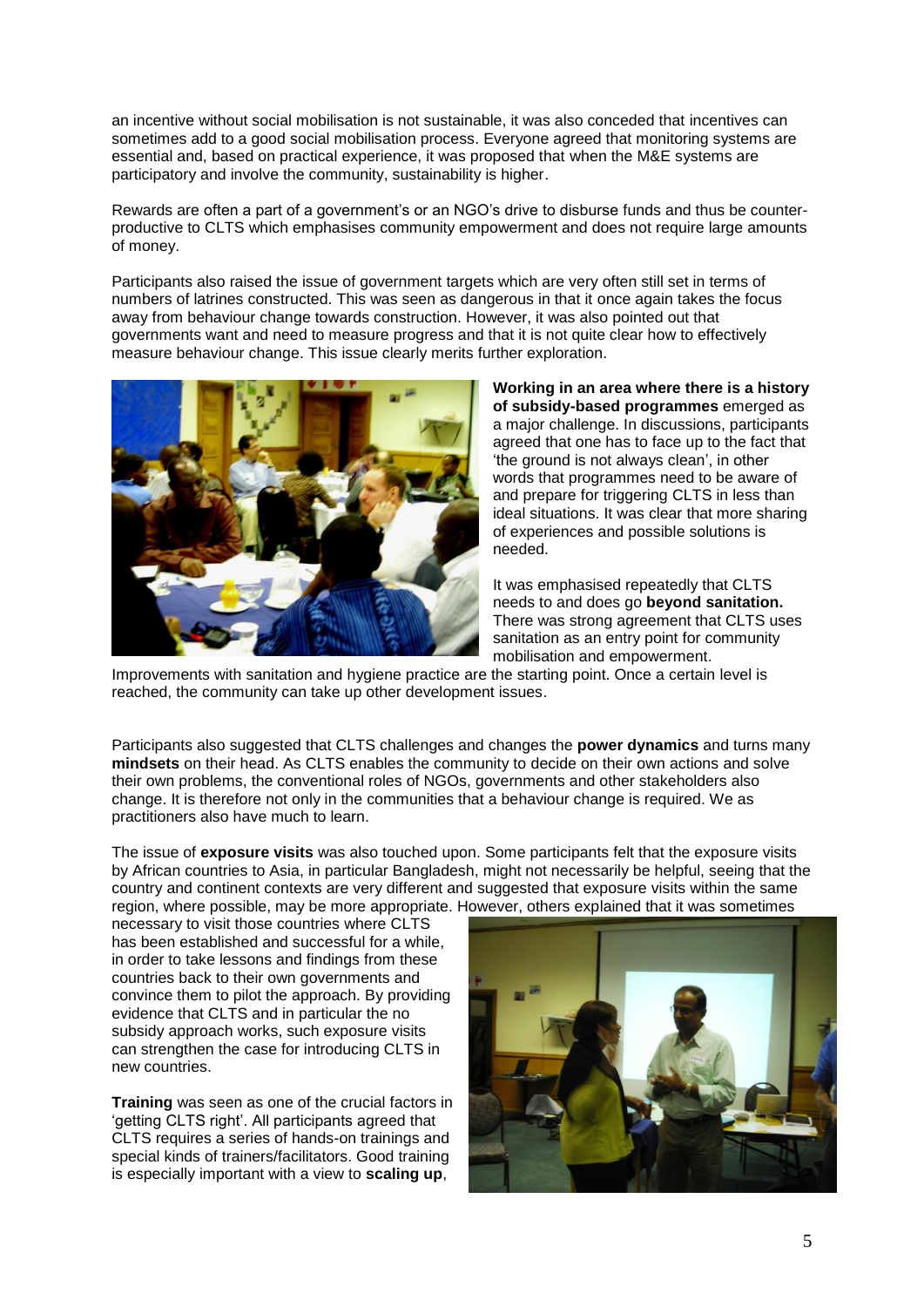another central concern during the workshop, which elicited many questions about how to scale up with reasonable speed but without compromising quality. What do we require in terms of human and financial resources, partnerships and national support to scale up? If we know that CLTS works, how soon can we make it happen so that people can have a better life with a sanitised environment? It was suggested that it is necessary to formulate plans of action at the national level and to coordinate the various stakeholders in order to harmonise approaches for scaling up and reaching millions.

. **Triggering and follow-up** were repeatedly mentioned as crucial to the success of CLTS. From some of the country timelines that had been drawn up, it emerged that despite a large number of triggerings, in some countries where CLTS has recently been started, there seem to be no ODF villages yet. This was cause for concern. CLTS is different from other approaches that go on being implemented for months and months. With CLTS, if the collective understanding is there that



everyone is eating each others' shit, there is a demand for immediate action. Therefore, if the triggering that forms part of the training does not produce ODF villages, it suggests that there is a problem.

Participants from many countries attested that once communities are aware of their situation, they are in a hurry to build latrines and put a stop to open defecation and its detrimental side-effects. In this context, the importance of post-triggering follow up which should be built into the training, was repeatedly stressed. Mechanisms and examples of post-triggering follow-up are described in the forthcoming Handbook on CLTS, a draft version of which was launched at the workshop.

# **Key issues and challenges**

*Based on what had been presented for each of the countries during the previous exercise, participants were invited to identify priority issues for discussion which could then be discussed in more detail in the afternoon. The issues that emerged fell into the following categories:*

- 1. Going to Scale with Quality- Khairul Islam
- 2. CLTS and government, government policy Asrat Genet
- 3. CLTS and other programmes how to integrate
- 4. Concepts of CLTS
- 5. Training, training facilitators, training trainers –Tezera Fissera
- 6. Sustaining after triggering –in the handbook, not priority?
- 7. Inclusiveness and groups (children, gender equity)- in the handbook, not priority?
- 8. Urban applications: little experience to be postponed
- 9. Technology
- 10. Actions for the future



*Out of these, the following three topics where chosen for in-depth discussion in smaller groups under the lead of a convenor.*

- 1. Going to Scale with Quality Convenor: Khairul Islam
- 2. CLTS and government, government policy Convenor: Asrat Genet
- 3. Training, training facilitators, training trainers Convenor: Tezera Fissera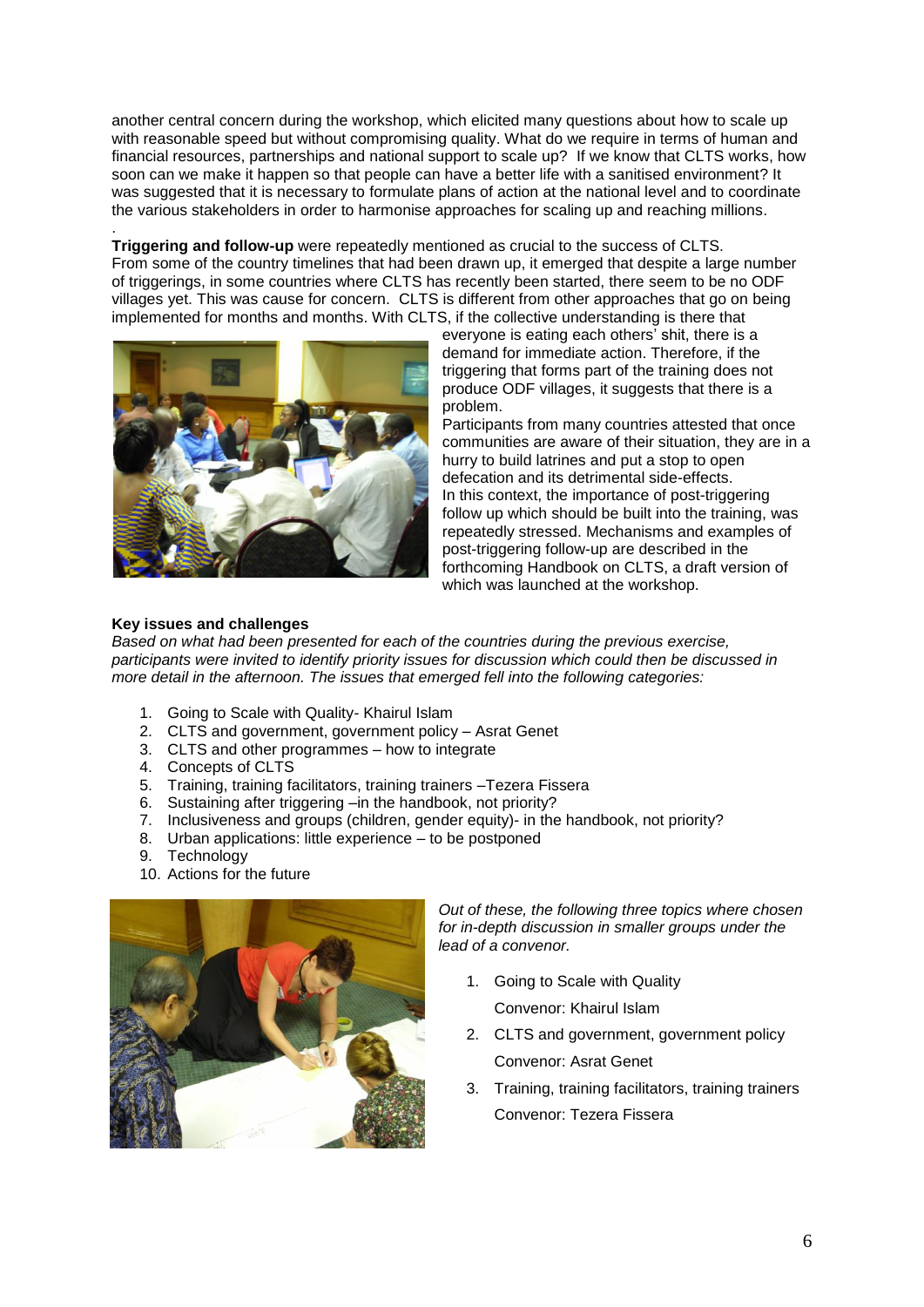# **CLTS and government/government policy**

There was a strong sense that CLTS should be integrated into existing government programmes, for example into health care strategies, in the way this has happened in Ethiopia with the government's Health Extension Strategy.

- *1. What happens when government makes CLTS a national policy?*
- $\triangleright$  Good things happen
- $\triangleright$  We have to have healthy workforce for productivity
- $\triangleright$  Productivity will increase
- $\triangleright$  Poverty will reduce
- *2. Rewards and incentives*
- $\geq$  Identify who should be rewarded
- $\triangleright$  Blind/blanket subsidy is not to be encouraged, instead we have to exploit community wisdom
- $\triangleright$  Communities can build houses and other structures that last for centuries, why not build a latrine – we only need to change behaviour and facilitate realisation
- $\triangleright$  Anti shit strategies

# **Going to Scale with Quality**

- *1. Entails developing a national strategy and framework:*
- $\triangleright$  Strategy should be clear and include a 'no subsidy for households' policy
- $\triangleright$  Government should take a leadership and coordination role
- $\triangleright$  Government should subsidise the right things
- *2. Unpacking scaling up*
- Geographical coverage? Number of communities?
- $\triangleright$  Quality of the human resource is most important
- $\triangleright$  Community actors need to be identified
- $\triangleright$  Identify which NGO has which skill
- $\triangleright$  Ensure that community actors come from variety of backgrounds
- $\triangleright$  Create a pool of community facilitators as consultants to trigger action at community level possibly with contract
- $\triangleright$  Create a national platform that brings together synergies of key actors and sector players this should include identification of a national team
- $\triangleright$  Need for a regional learning centre, both physical and virtual
- $\triangleright$  Sector-wide approach and action within the framework of the sector strategy

#### **Training, training facilitators, training trainers**

- *1. The nature of training*
- $\triangleright$  Emphasise practical learning
- $\triangleright$  Contextualise the training guide
- $\triangleright$  Develop a customised training manual from local experience
- $\triangleright$  Compose a training package

#### 2. *Content*:

- $\triangleright$  PRA tools
- $\triangleright$  Children's participation
- 3. *Time*
- $\triangleright$  Adequate time recommended: no less than 8 days
- *4. Skills*
- Facilitation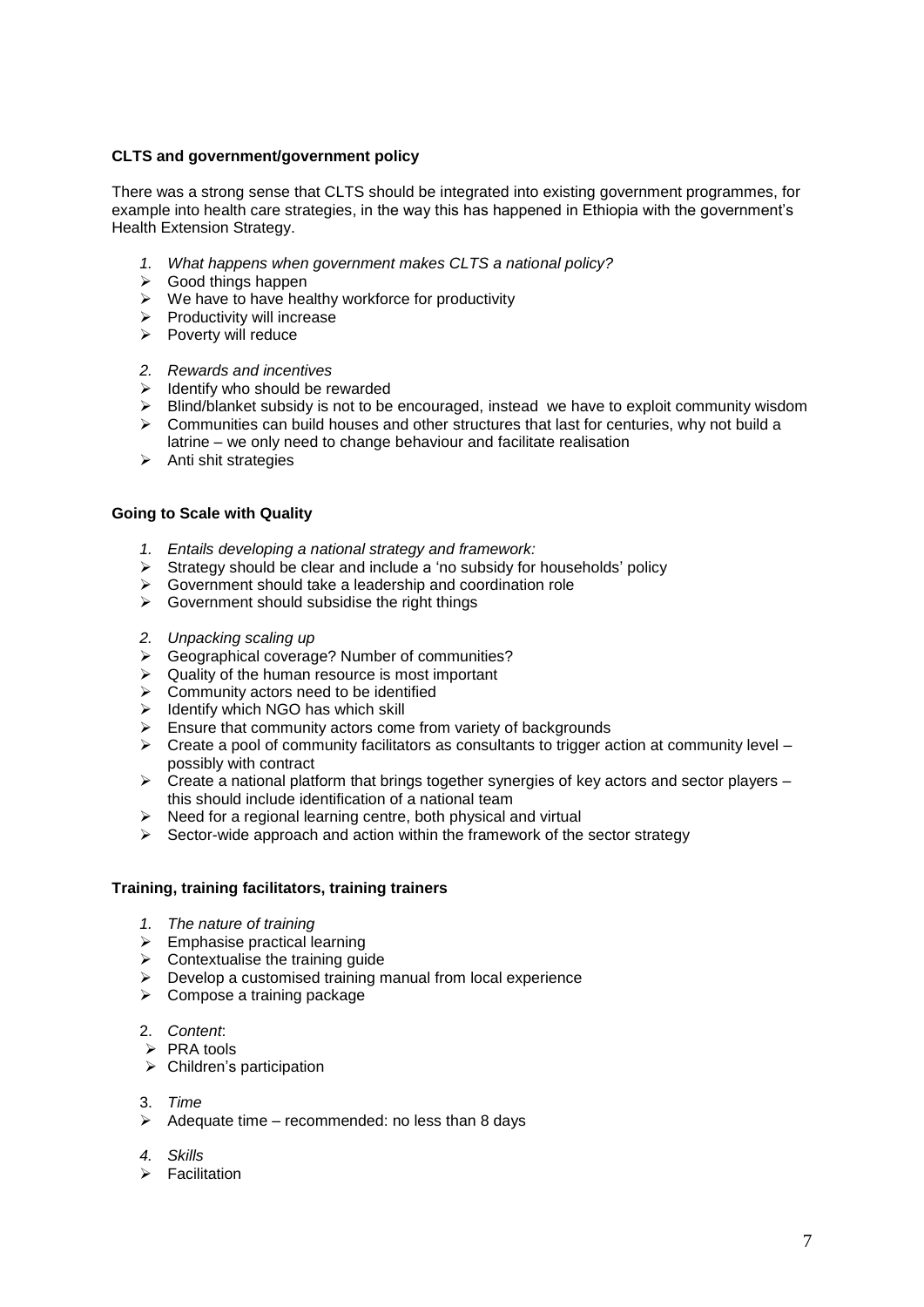- $\triangleright$  Documentation and communication
- $\triangleright$  M&E analysis
- $\triangleright$  Reporting and sharing
- $\triangleright$  Creating a critical mass of trainers
- $\triangleright$  Link to the government
- $\triangleright$  Institutionalise
- *5. Resource Mobilisation*
- $\triangleright$  Networking committed stakeholders
- $\triangleright$  Capacity building
- *6. Who to involve*
- Local NGOs/CBOs
- Examing and Research institution -.influence curriculum

# **Vision, Action, Commitment**

*Looking back on the day, participants were invited to turn to their neighbours and talk about actions that might follow on from the discussions. From this, a list of priority actions emerged:*

# **Priority Actions**

*Regional Learning Centre:* Participants suggested the set up of one or more regional learning centres. It was proposed that Ethiopia could become the regional learning centre for East Africa and Nigeria set up a centre for West Africa. Amongst other tasks, these centres could *map institutions and resources* to be better able to coordinate efforts, facilitate experience and knowledge sharing, and to maximise impact. Linked to this, a *Regional Training of Trainers* was also suggested as a priority action. With regard to *training*, it was emphasised that this should always be of a hands-on, practical nature. It was proposed that a 'minimum package' for training should be devised, setting out all the necessary elements that a training needs to cover as well as prescribing a minimum number of days that is needed to ensure the training is successful. The involvement of governments and agencies like UNICEF was also mentioned as important.



Creating and maintaining *networks of organisations (WSP, UNICEF, Plan, etc) at regional, subregional and country level* was seen as crucially important. These networks could facilitate efforts to learn from others' experiences, and to **e***valuate and share current practices*. They could also play an important role in *maintaining momentum* and gathering a *critical mass* of practitioners, trainers, supporters etc. Moreover, it was stressed that the *coordination of different stakeholders at country-level* is essential for moving forward.

As had been demonstrated by some of the success stories heard during the morning, *political commitment* is vital for success. CLTS must be on the national development agenda with full political commitment and engagement. Government ownership is crucial and CLTS should be *institutionalised* in both government structures as well as implementing agencies and that comprehensive and careful *strategies* were needed to scale up CLTS across different regions and across institutions.

Finally, participants put forward the idea of *customising the triggering guide* for each country context. There was also a call for the creation of *solid evidence at the district level* and the production of *materials* that would help to convince people of the approach and unite them with a common aim.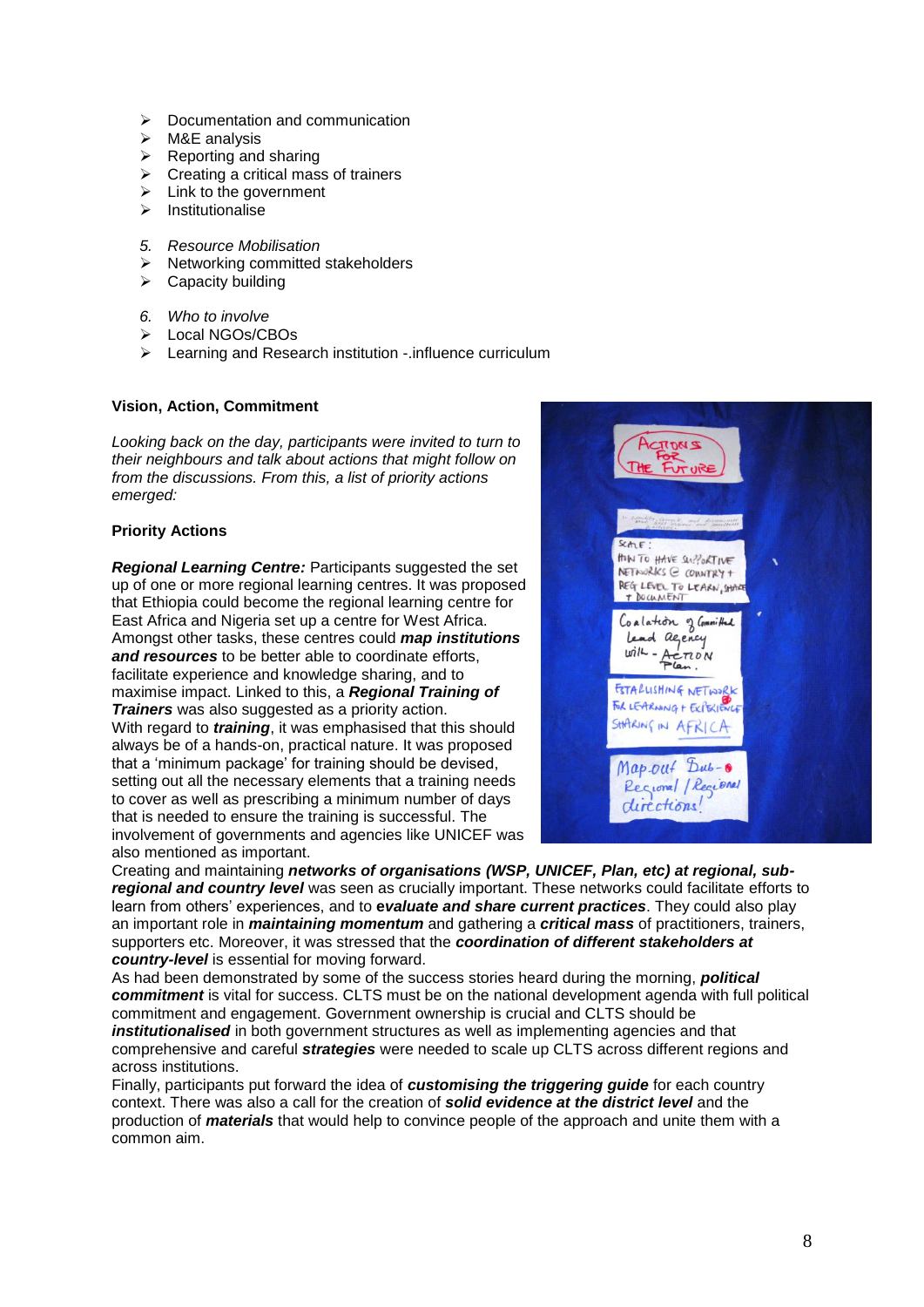# **Closing remarks**

Dr Khairul Islam, the Regional Program Support Manager of Plan RESA (Region of Eastern and Southern Africa) expressed his wish that, as a practitioner and activist, he would really like to see that over the coming months especially those countries that are in the beginning stages of implementing CLTS create some solid evidence on the ground, with not just a few villages but whole districts being triggered. This would, of course, need to be supplemented by national coordination. He suggested that once we create this continuum from the community to the national level, a good example and impetus for other countries to follow suit would result. Based on what was shared



during the workshop, he hoped that Ethiopia would be leading this process, with Kenya and Uganda following quickly. He closed by saying that he was very optimistic and that the next three to nine month period would be critical as now that the ground for CLTS had been prepared, the opportunity for making a huge difference needed to be seized.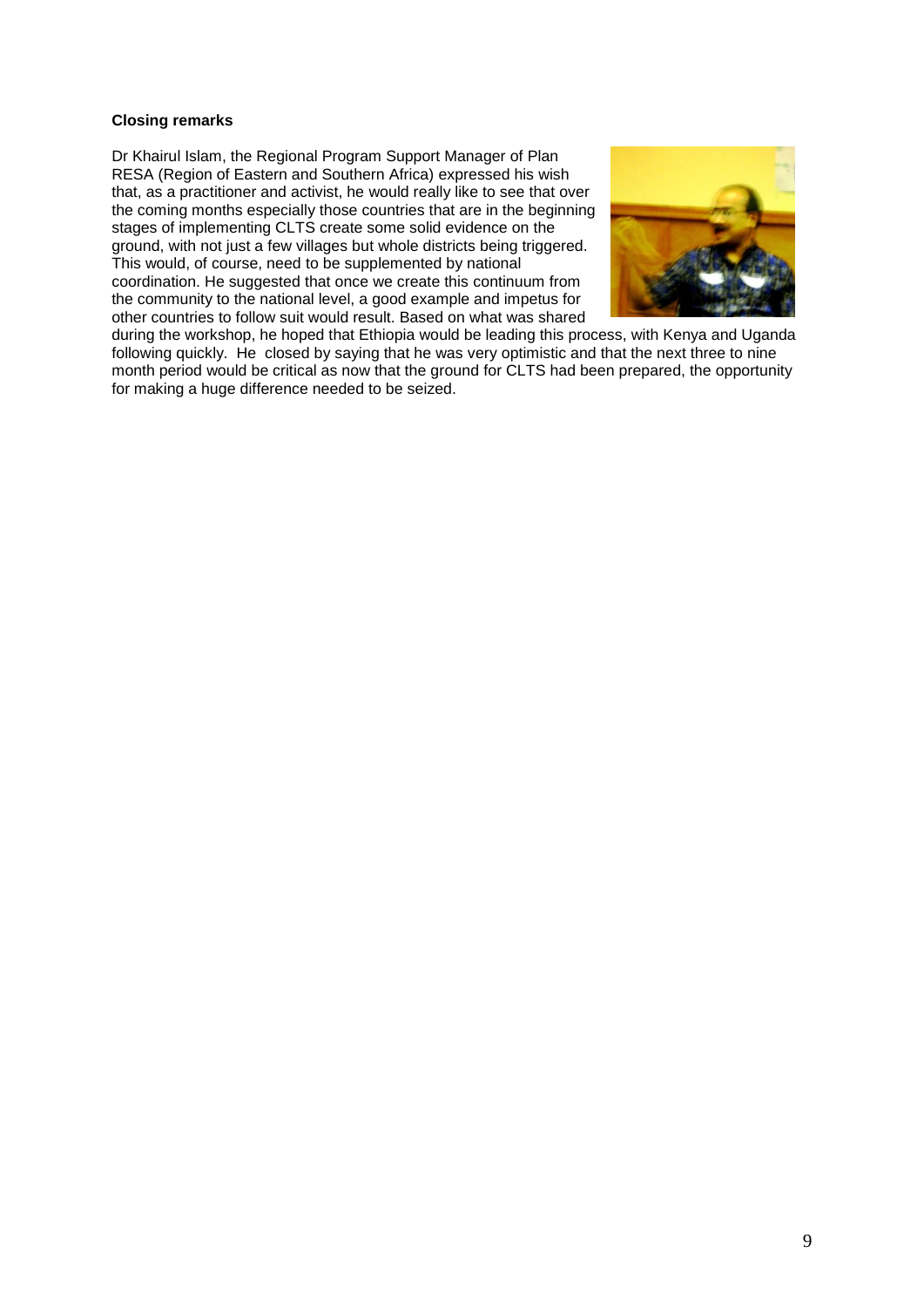# **APPENDIX A**

# **PARTICIPANTS**

*(alphabetical order)*

| <b>NAME</b>                             | <b>ORGANISATION</b>                              | <b>EMAIL</b>                                               |
|-----------------------------------------|--------------------------------------------------|------------------------------------------------------------|
| Ajith Kumar, WSP<br>1.                  | <b>WSP</b>                                       | ckumar1@worldbank.org                                      |
| 2.<br>Amsalu Negussie                   | Plan                                             | amsalu.negussie@plan-international.org                     |
| Andreas Knapp<br>3.                     | <b>WSP</b>                                       | aknapp@worldbank.org                                       |
| Anthony Waterkeyn<br>4.                 | <b>WSP and AfricaAHEAD</b>                       | Anthony. Waterkeyn@btinternet.com                          |
| Assefash Kifle<br>5.                    | District Health Office, Addis<br>Ababa, Ethiopia | n/a, contact via Matebu.tadesse@plan-<br>international.org |
| Atnafe Beyene<br>6.                     | Plan                                             | Atnafe.beyene@plan-international.org                       |
| <b>Belete Muluneh</b><br>7 <sub>1</sub> | <b>WSP</b>                                       | Bmuluneh@worldbank.org                                     |
| <b>Cheickne Sidibe</b><br>8.            | <b>DNACPN</b>                                    | cheicknes@yahoo.fr                                         |
| Clarissa Brocklehurst<br>9.             | <b>UNICEF</b>                                    | cbrocklehurst@unicef.org                                   |
| 10. Craig Kullmann                      | <b>WSP</b>                                       | ckullmann@worldbank.org                                    |
| 11. Dr Asrat Genet                      | Ministry of Health                               | asgenet@yahoo.com                                          |
| 12. Ifeoma Charles-<br>Monwuba          | WaterAid                                         | ifeomacharlesmonwuba@wateraidnig.org                       |
| 13. Japheth Mbuvi                       | <b>WSP</b>                                       | jmbuvi@worldbank.org                                       |
| 14. Joe Lambongang                      | WaterAid                                         | joe@wateraidghana.org                                      |
| 15. Kadiatou Aw                         | WaterAid                                         | kadiatouaw@wateraid.org                                    |
| 16. Kamal Kar                           | Independent consultant                           | kamalkar@yahoo.com                                         |
| 17. Khairul Islam                       | Plan                                             | Khairul.islam@plan-international.org                       |
| 18. Marcha Neethling                    | Plan                                             | marcha.neethling@plan-international.org                    |
| 19. Martin Hinga                        | Plan                                             | hingamartin@yahoo.co.uk                                    |
| 20. Matebu Tadesse                      | Plan                                             | Matebu.tadesse@plan-international.org                      |
| 21. Matrida Simfukwe                    | Plan                                             | matrida.simfukwe@Plan-international.org                    |
| 22. Michael Nepash                      | <b>WaterAid and National</b><br>Wash Movement    | michaeln@wateraidet.org                                    |
| 23. Mohammed Abdul-<br>Nashiru          | WaterAid                                         | abdulnashiru@wateraidghana.org or<br>nashjemi@yahoo.com    |
| 24. Moulaye Farota                      | Ministry of Environment<br>and Sanitation        | farotam@yahoo.fr                                           |
| 25. Mwesigwa Selestine                  | Plan                                             | mwesigwa.selestine@plan-<br>international.org              |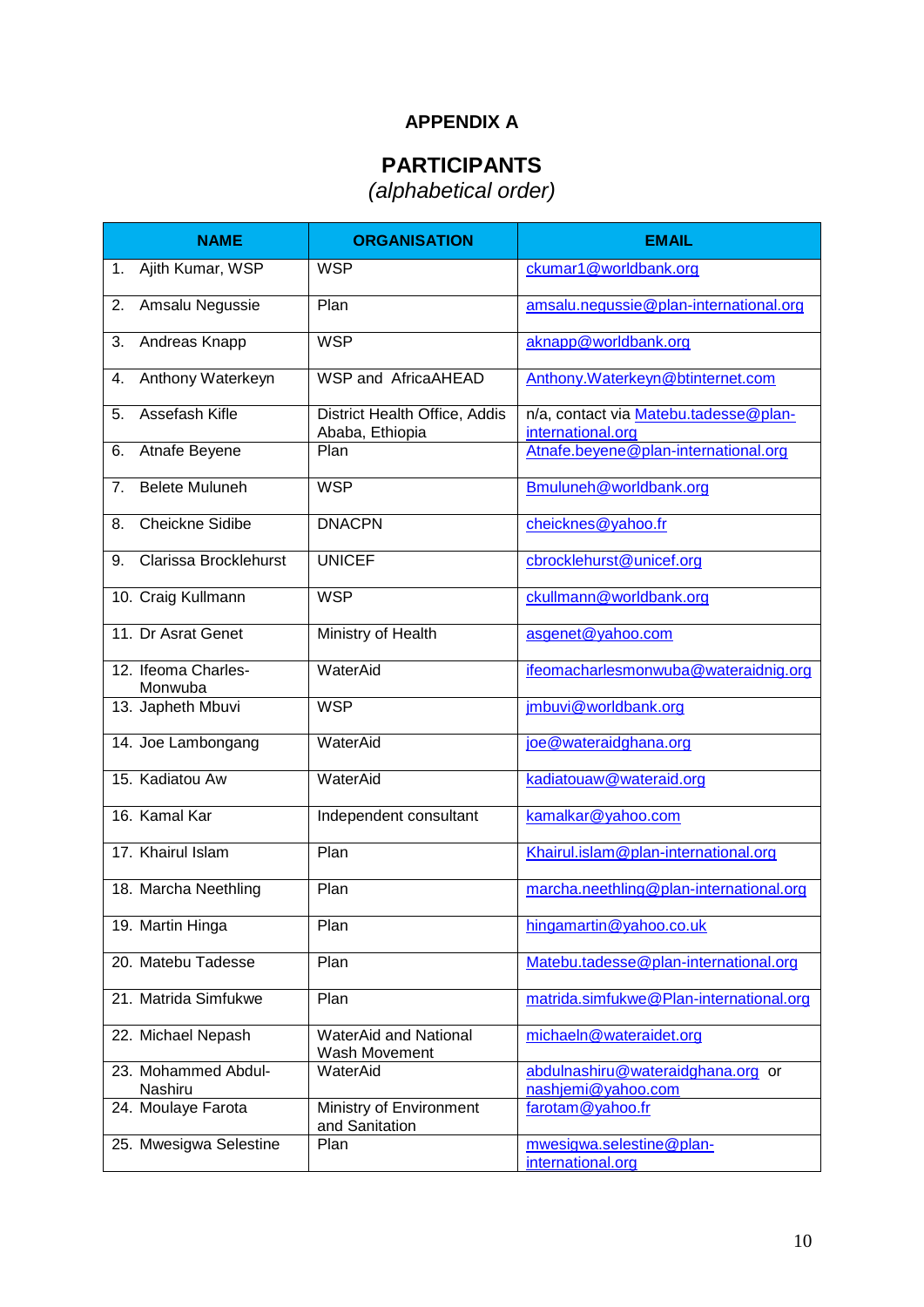| 26. Nat Painter                        | <b>WSP</b>                            | npaynter@worldbank.org                                     |
|----------------------------------------|---------------------------------------|------------------------------------------------------------|
| 27. Nelson Gomonda                     | WaterAid Southern Africa              | ngomonda@wateraidmalawi.org                                |
| 28. Nilanjana Mukherjee                | <b>WSP</b>                            | bubul44@gmail.com                                          |
| 29. Peregrine Swann                    | <b>DFID</b>                           | P-Swann@dfid.gov.uk                                        |
| 30. Petra Bongartz                     | <b>IDS</b>                            | P.Bongartz@ids.ac.uk                                       |
| 31. Philip Otieno                      | Plan                                  | Philip.Otieno@plan-international.org                       |
| 32. Phoebe Kasoga                      | Plan                                  | phoebe.kasoga@plan-international.org                       |
| 33. Robert Chambers                    | <b>IDS</b>                            | R.Chambers@ids.ac.uk                                       |
| 34. Rosine Clarisse Nicole<br>Baghnyan | WaterAid                              | roclanib@yahoo.fr<br>baghnyanclarisse@wateraid.org         |
| 35. Seyoum Hameso                      | Community Natural Leader,<br>Ethiopia | n/a, contact via Matebu.tadesse@plan-<br>international.org |
| 36. Sophie Hickling                    | <b>UNICEF</b>                         | shickling@unicef.org                                       |
| 37. Tezera Fisseha                     | Plan                                  | Tezera.fisseha@plan-international.org                      |
| 38. Yiga Matovu Baker                  | WaterAid                              | bakeryiga@wateraid.or.ug                                   |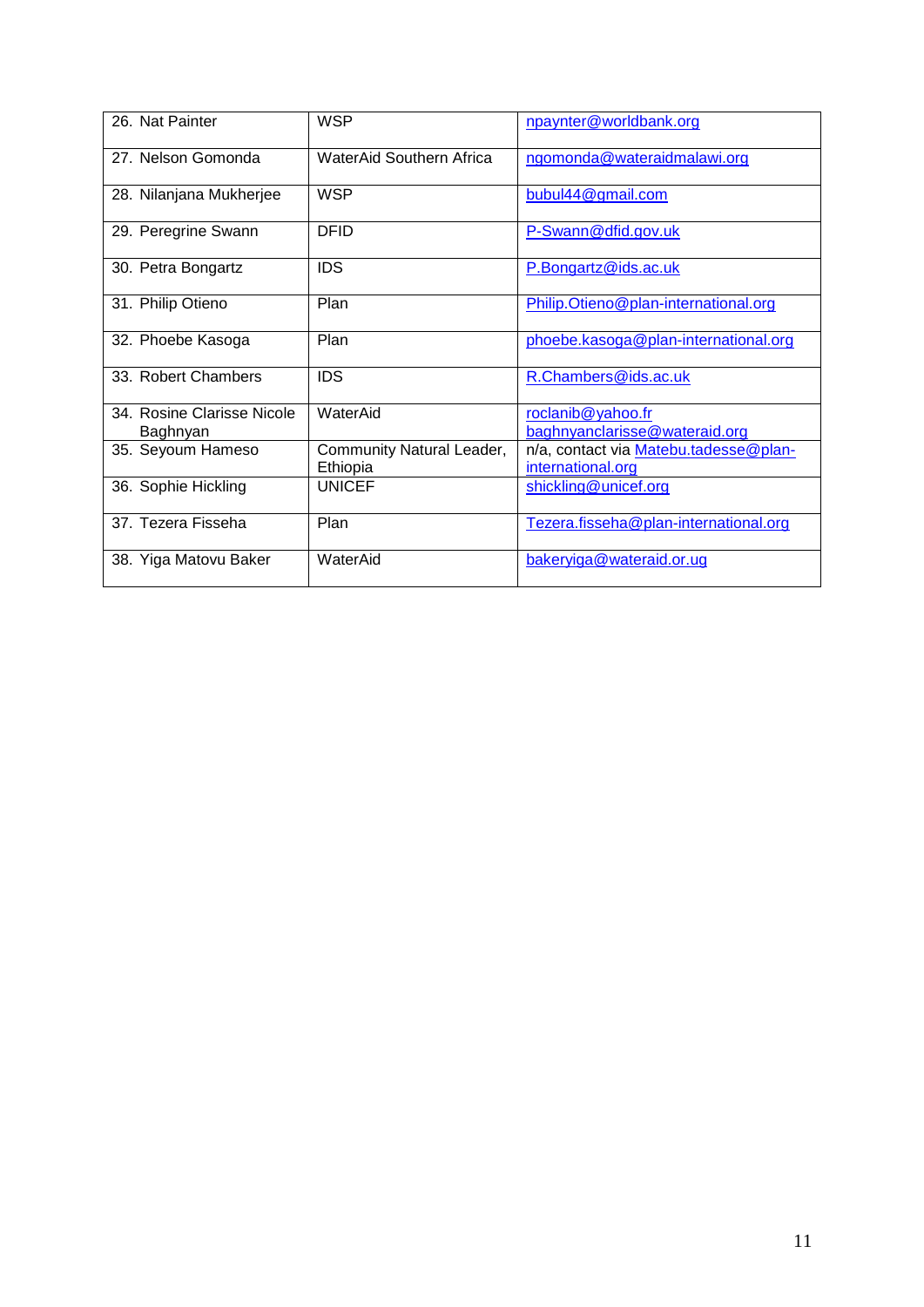# **APPENDIX B**

# **COUNTRY TIMELINES**

# **Kenya**

# *Background to CLTS in Kenya*

- Plan Kenya works in 8 development areas located in 10 districts  $\bullet$
- Plan international has adopted CLTS as a key strategy and it is being rolled out in Asia, Latin America and now RESA
- CLTS training Workshop held in Dar-es-Salaam Tanzania commissioned by Plan  $\bullet$ International Region of Eastern and Southern Africa (RESA) in February 2007
- 38 participants from 7 African countries attended training: Tanzania, Uganda, Kenya,  $\bullet$ Zimbabwe, Malawi, Zambia and Egypt
- 500 CLTS facilitators were trained (by December 2007)
- CLTS was rolled out in 36 villages in the development areas (by January 2007)

# *Why CLTS in Plan Kenya*

- Previous sanitation approaches not effective.( PHAST, subsidy)
- high prevalence of open defecation (latrine coverage at 43% in Kenya).
- Complimented and fitted well with Plan's CCCDA and Rights based programming.
- Supports Plan's focus on low cost high impact strategy.
- Contribute to the GOK sanitation policy goals.
- To support attainment of MDG goals

# *Successes/achievements*

- Over 500 CLTS facilitators trained in areas where Plan works; CLTS rolled out in 36 villages;
- One village celebrated ODF during the World Toilet Day( Others are on path to ODF)
- Natural leaders emerging and rolling out CLTS in neighboring villages on their own.
- People feel proud of their achievements and desire to construct long lasting latrines.
- Increased awareness and appreciation on the effect of feacal-oral contamination.
- Communities' gradually changing habit of open defecation.

#### *Challenges*

- Sustaining the momentum by the community after CLTS triggering.
- High water tables/collapsible soils requiring special latrine technology out of reach to the community.
- Conflicting approaches by different agencies in the sanitation sector.
- Seasonality and its effect on community participation in CLTS
- Dependency syndrome in the community emanating from previous approaches.
- Urban slum dynamics affecting CLTS implementation.
- Facilitation-not all trained find it easy to take up the challenge.

#### *Future Plans for Scaling Up CLTS in Kenya*

- CLTS rollout will continue in all other villages in the (10-14) districts where Plan Kenya has operations.
- Action learning/research inquiry into CLTS.
- Develop local CLTS training aids/materials.
- Plan Kenya will hold national conference to include Gov, NGOs, INGOs (by December 2008)
- Integration of CLTS with other community development strategies (Child survival, VS&L, SIP and Sustainable Livelihood).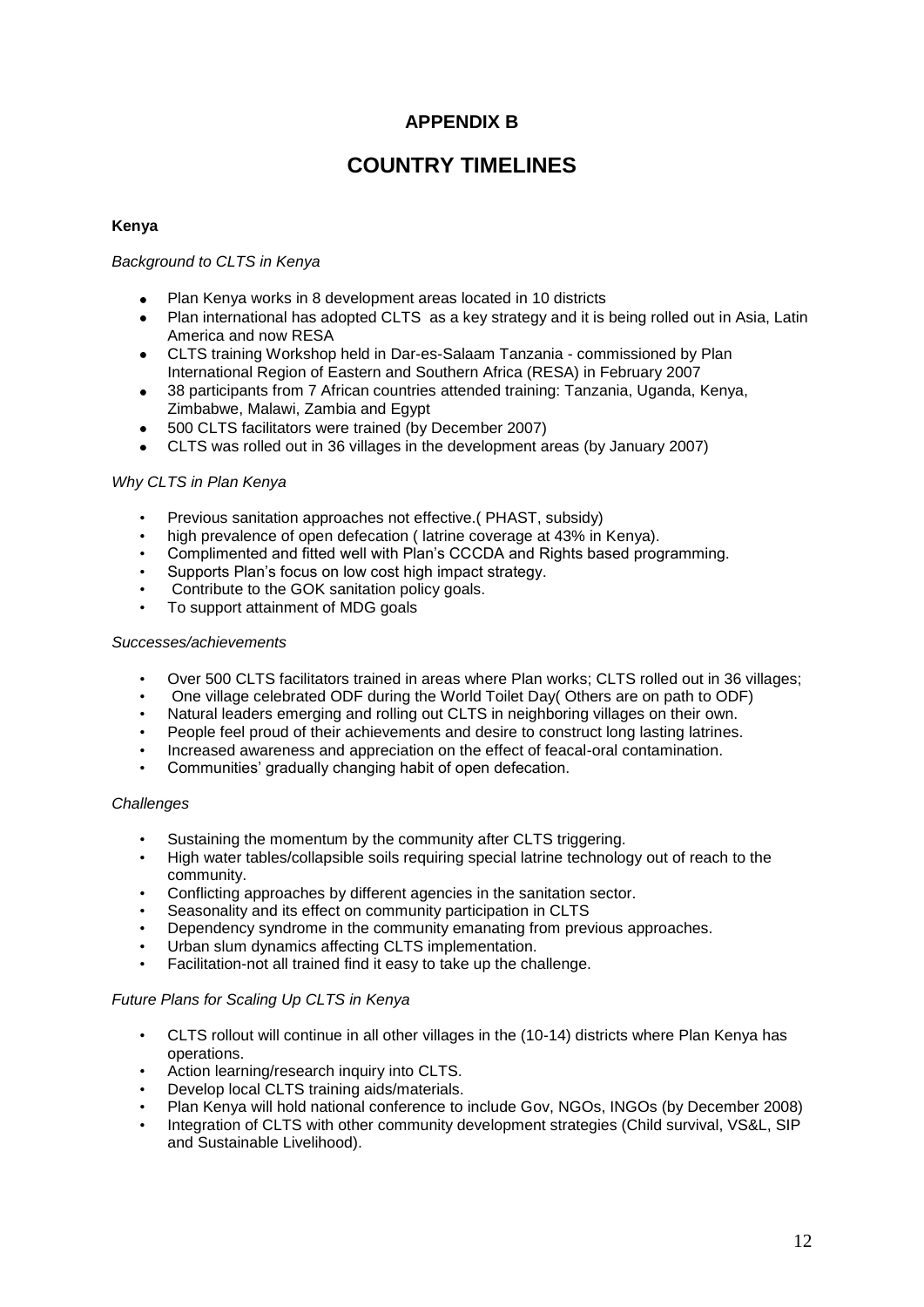# **Tanzania**

# Feb 07

- CLTS workshop for RESA countries
- CLTS triggering in 2 districts in Dar Es Salaam
- Action plan for scaling up to other programme areas drawn up
- Feb + ongoing advocacy with the government

# April 07

- Baseline survey  $\bullet$
- $\bullet$ Enabling environment assessment
- Sharing the approach with local NGOs and government  $\bullet$
- Market assessment (sanitation and hygiene)  $\bullet$

#### July 07

• Mason training: technical, marketing and business

#### Nov 07

- Tanzania World Toilet Day sanitation marketing
- Stakeholders meeting with LGAs and national
- Declaration of ODF in 10 subvillages  $\bullet$

# Dec 07 +

- Developing district S&H action plan  $\bullet$
- $\bullet$ Result analysis

#### Feb 08

- Develop Formative Research  $\bullet$
- US dollar 20k distributed to districts for sanitation and hygiene
- Planning for ODF scaling up  $\bullet$

# **Sierra Leone**

#### Jan 08

- First hands-on training workshop on CLTS in Laka western area district of SL (UNICEF, Ministry of Health, Govt of Sierra Leone) -65 participants from government ministries, NGOs, INGOs, DFID
	- $\triangleright$  CLTS triggered in 1 village

Feb 08

- 2<sup>nd</sup> triggering workshop in Kenema district in Eastern SL (UNICEF, Govet ministries) 70  $\bullet$ participants
	- $\triangleright$  CLTS triggered in 1 village
- 3<sup>rd</sup> Training workshop, 25 participants
	- $\triangleright$  CLTS triggered in 6 villages (Plan Sierra Leone)
- UNICEF, 150 participants, donor managers, govt policy makers workshop in Freetown, CLTS triggered community participants

# **Uganda**

**Chronology** 

- Total sanitation by WaterAid Uganda since 2006
- CLTS by Plan Uganda since March 2007 (first capacity development workshop)
- Other CLTS and Total Sanitation initiatives have been going on since 2000 (Msumba village in Rakai district)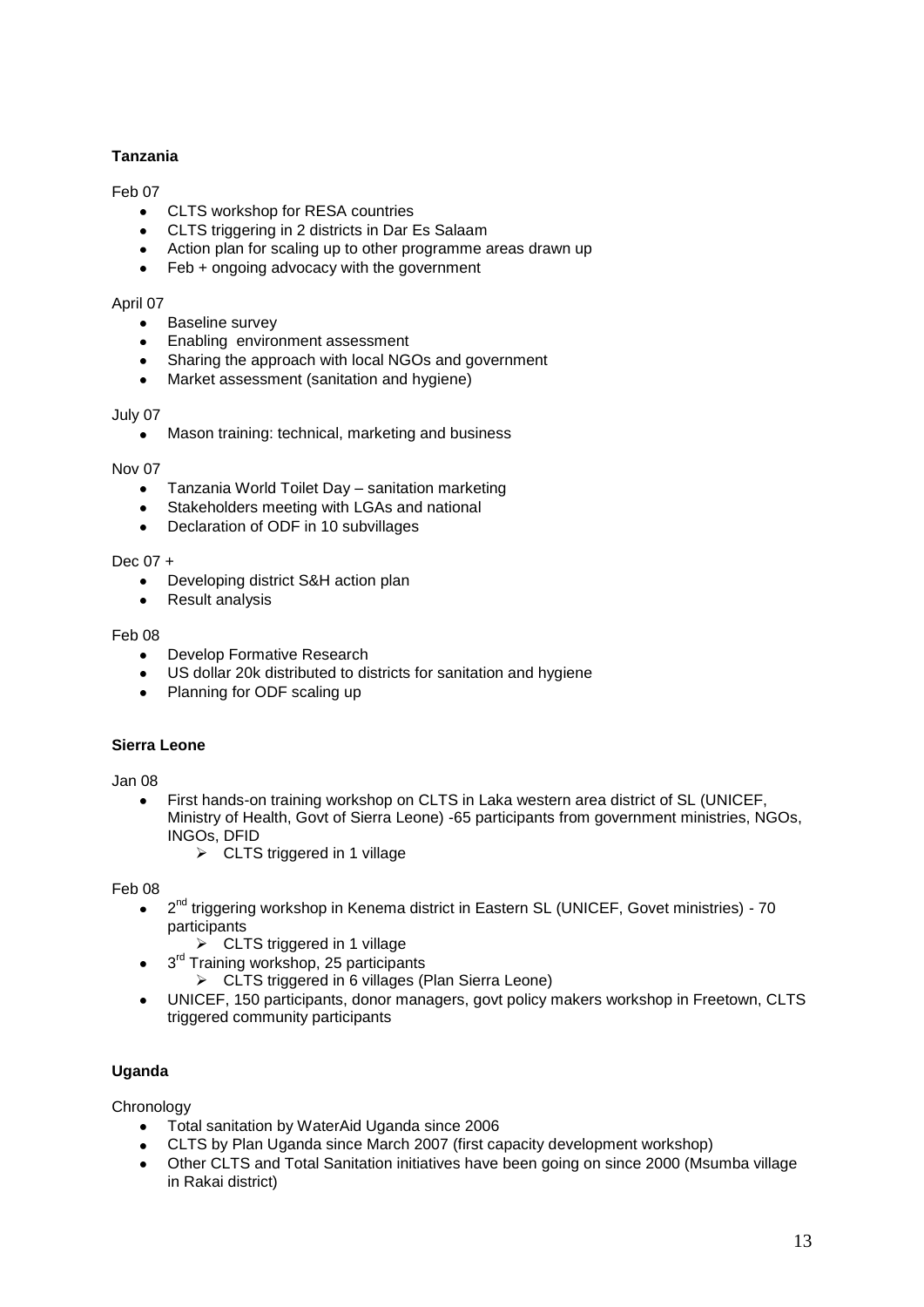Environmental Health Division initiative in 3 districts since 2005

# Events CLTS

- Plan Uganda attended first CLTS training in Ethiopia, Feb 07
- August 2007, National Training with district local government, communities, volunteers
- $\bullet$ September and October 2007: Cascade trainings (district specific)
- October to date: roll out at the community level
- Immediate achievements: over 20 villages that have been declared ODF

# Way Forward

- Create a critical mass of people to promote CLTS ongoing  $\bullet$
- Professionally document CLTS experience for further sharing ongoing, latest expected date June 08
- Promotion of CLTS with other sector stakeholders April 08 (through a NETWAS/Plan led  $\bullet$ learning journey)

# Other Initiatives

*Events*

- 1. CLTS/Total Sanitation in Msumba 2000: initiative purely introduced by traditional birth attendants, with no external or government support
	- *Achievements to date: Over 100 villages to date are ODF/100% total sanitation, all components of the sanitation ladder, communities do not stop at declaring themselves ODF but go beyond and look at handwashing facilities, drying racks for plates etc*
- 2. EHD/KDS pilot-implemented since 2000 through community structures
	- *Achievements: 12 villages totally sanitised – Dec 07*
	- *Documentation and lesson sharing – Jan 07*

# *Future Plans*

- Dissemination and generation of buy-in by other actors (Jan Dec 08)
- Scaling Up within the district and other districts (Jan Dec 08)  $\bullet$

CLTS in Uganda is community-led in a different way. Clusters of households are formed based on shared ways of life, traditions, culture. These households are not necessarily clustered by geographical proximity but grouped according to what they have in common so that they understand each other. They are encouraged to keep an eye on each other in terms of sanitation, handwashing, cleanliness in order to ensure sustainability of CLTS beyond the initial trainings and triggering and to keep the momentum going.

# **Nigeria**

2005

- June 05: study visit to Bangladesh  $\bullet$
- July 05: 1<sup>st</sup> pilot projects  $\bullet$
- Late 05: CLTS in National policy draft
- 2006
	- Feb 06: Reflections on CLTS
	- Nov 06: Evaluation of first pilot project

2007

- Jan 07:  $2^{nd}$  pilot (expansion)
- Development of IEC material  $\bullet$
- July 07: Evaluation of 2<sup>nd</sup> pilot  $\bullet$
- Aug 07: CLTS in National Sanitation Scale up strategy  $\bullet$
- Nov 07: CLTS written into National Implementation Guidelines/IYS Plan
- Nov-Dec 07: Additional Support for scale up

2008

Feb – March 08: ToT for National Facilitators, 1 million latrines in 2008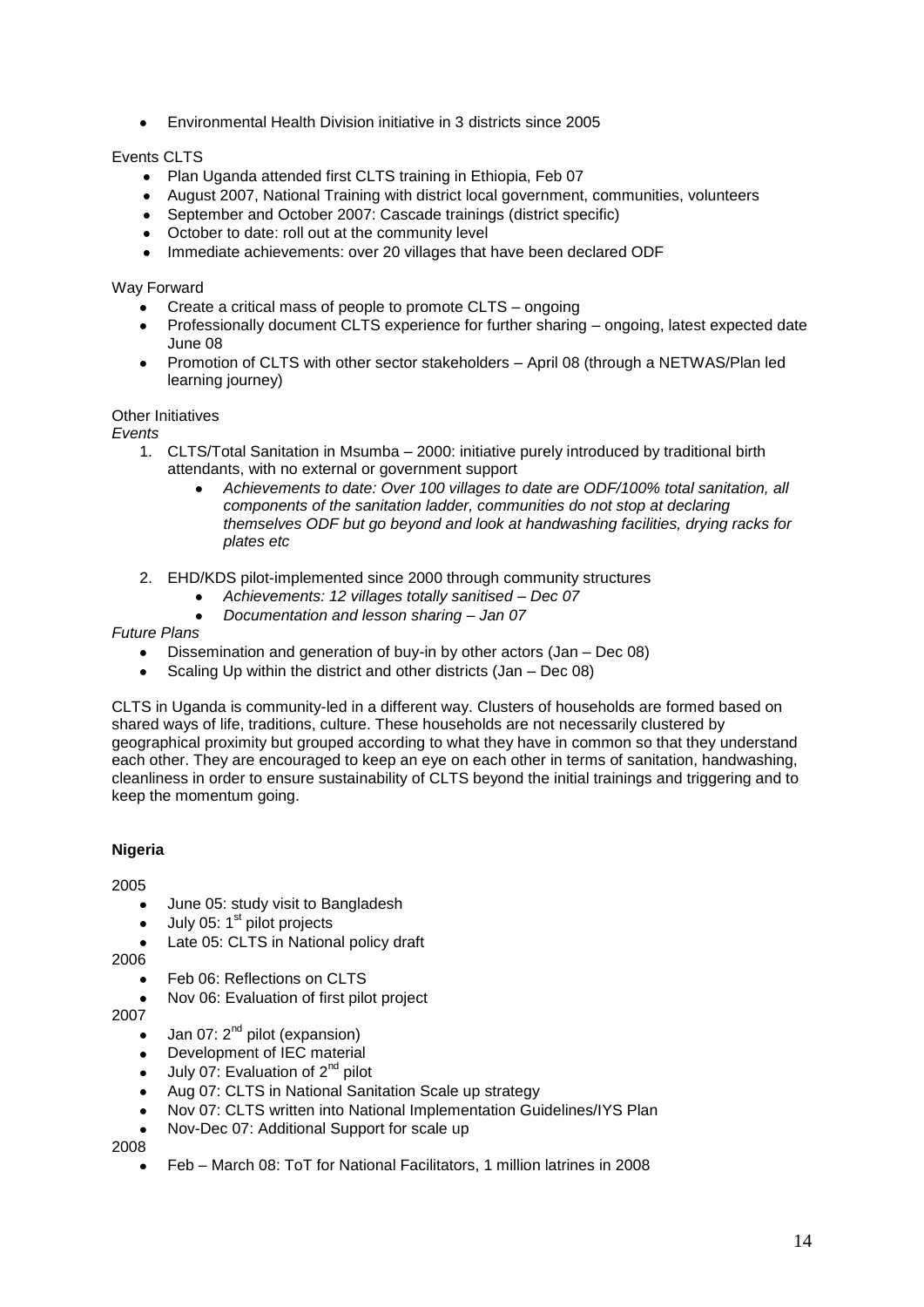# **Mali**

Feb 06

- Reflection day on CLTS in Nigeria  $\bullet$
- Development of CLTS action plans  $\bullet$

March 06

Introductory workshop to partners  $\bullet$ Nov 06

- Study visit to Bangladesh
- Joint evaluation of CLTS in Nigeria

March 07

• Identification of 10 pilot villages

Sept 07

• Launching of pilots

Dec 07

Support visit by consultant from Bangladesh  $\bullet$ 

# *Future*:

Sept 08:

• Evaluation of pilot programme

Nov 08

• National Scale up

# **Burkina Faso**

# Nov 06

• training in Nigeria

Jan 07

• 2 pilot project sites identified

Oct 07:

- National consultation  $\bullet$
- Scoping study
- National roundtable
- $\bullet$ Training of implementing partners, focal points from local government and ministries of health and water involved in the process
- Manual updated for Burkina Faso (from Nigeria version)  $\bullet$

Nov 07

- implementation of 2 pilots  $\bullet$
- Village committees (WASCOM)  $\bullet$
- Village action plans

Next

- $\bullet$ Development of tools, IEC materials
- Evaluation planned for the end of the year (08)  $\bullet$
- $\bullet$ Then scale up in other communities

A big challenge is that the government is calling for national standards for latrines. How can we make them see that there should be no standards?

# **Ghana**

Feb - Nov 06

- Learning on CLTS- Bangladesh and Nigeria  $\bullet$
- Discussion with partners and selection of pilot villages  $\bullet$

Jan 08

CLTS scoping study and preliminary review $\bullet$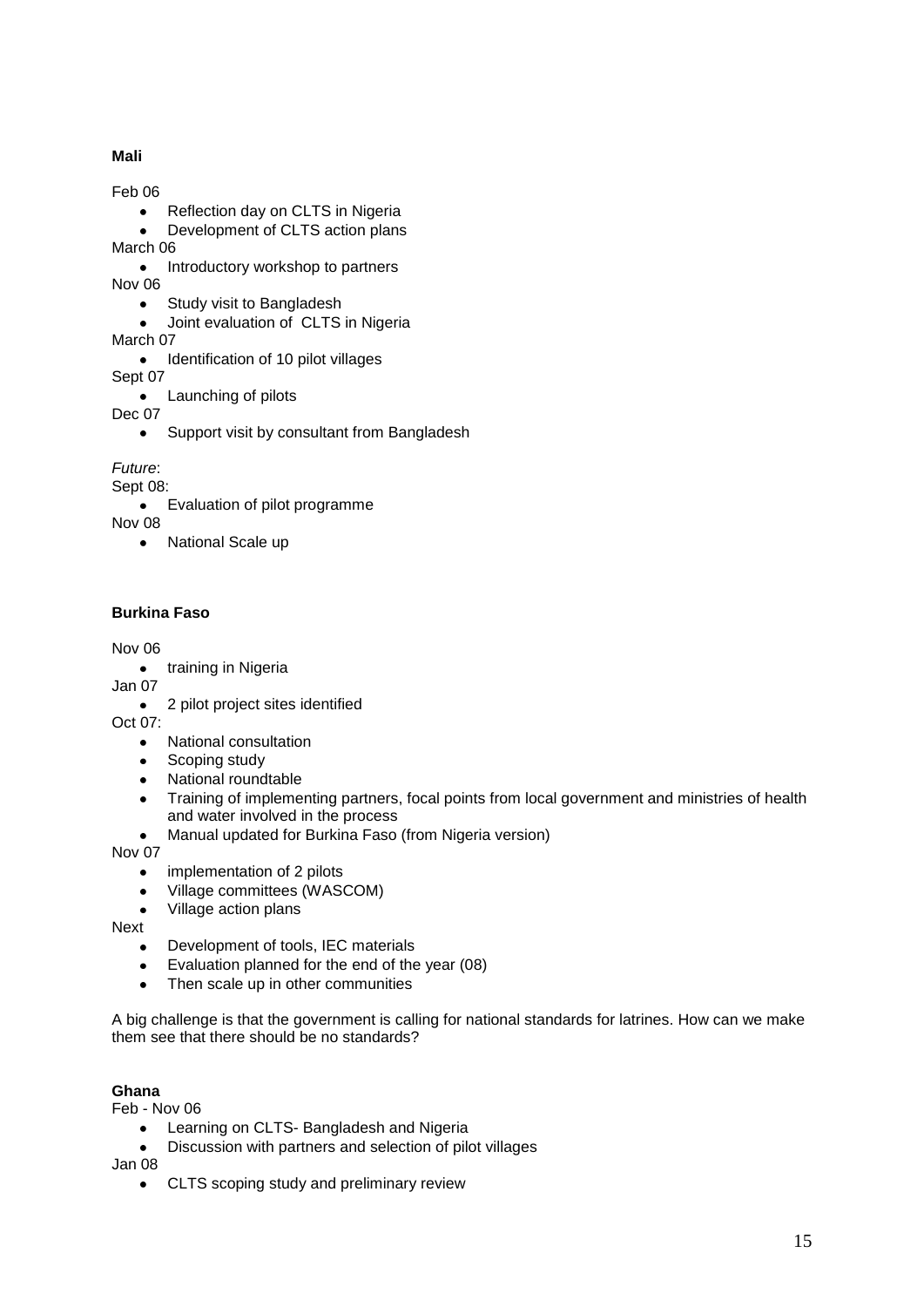Jan 08-present

- Discussion and consensus building on CLTS
- Piecemeal training, implementation by individual organisations

2007-08

 $\bullet$ Discussions about adopting CLTS in Draft National sanitation policy

Like other WaterAid West Africa countries, Ghana is still at a very early stage of implementing CLTS. There are also questions about whether it is really CLTS that WaterAid's partners are implementing. From Nigeria we know how powerful CLTS can be, but the conclusion is that what we are doing with our partners is not really CLTS as there is still some subsidy involved. At country level, we have had piecemeal training of CLTS and done some implementation , but the knowledge is scattered all over. There is no complete and total understanding of CLTS yet and even though there is interest at national level to scale up, the lack of understanding is a major challenge. Within WaterAid Ghana, we have been holding discussions with relevant ministries about forming a national cadre of people who have a common understanding of CLTS and then building a consensus on scale up.

# **Ethiopia**

2003

Community action at scale for Health and Sanitation in Southern Ethiopia by Regional Health Bureau Government initiated Health Extension programme: In 2003 the idea of community mobilisation around hygiene and sanitation was initiated. This had some elements of CLTS but was not CLTS as we know it today. It was still very top down, but at least made some attempt to move the sanitation agenda forward.

#### 2005

- Health Extension programme launched nationally
- 25000 health extension workers, all females deployed  $\bullet$
- Home based approach  $\bullet$
- National hygiene and sanitation policy, strategy and protocol developed  $\bullet$

#### 2006

- April: CLTS introduced to Arba Minch area by VITA RTI (Irish-based NGO)
- Flagging system by WaterAid Ethiopia
- $\bullet$ September: Amhara region committed to scale up hygiene and sanitation

# 2007

- February: Plan Ethiopia adopted CLTS
- September: CLTS expanded to Achefer district by the Regional government and the World  $\blacktriangle$ Bank
- Multi-sectoral commitment for hygiene and sanitation (ministries of health, water and  $\bullet$ education –memorandum of understanding)
- Increased stakeholder participation and NGOs' alignment (Plan, RiPPLE, WaterAid, CRS etc)  $\bullet$
- Millennium Sanitation and Hygiene movement 2008-12

2008

Lessons from Durban Sanitation Conference

# **Africa Region**

#### Regional Perspectives

2006:

Nov 06: Planning for CLTS training at regional level

2007:

- Feb 07: 2 regional trainings for 10 countries Plan international
- March 07: Tanzania, Kenya, Ethiopia (Plan) started active CLTS implementation
- June 07: support to WATERCAN in CLTS Training in Uganda